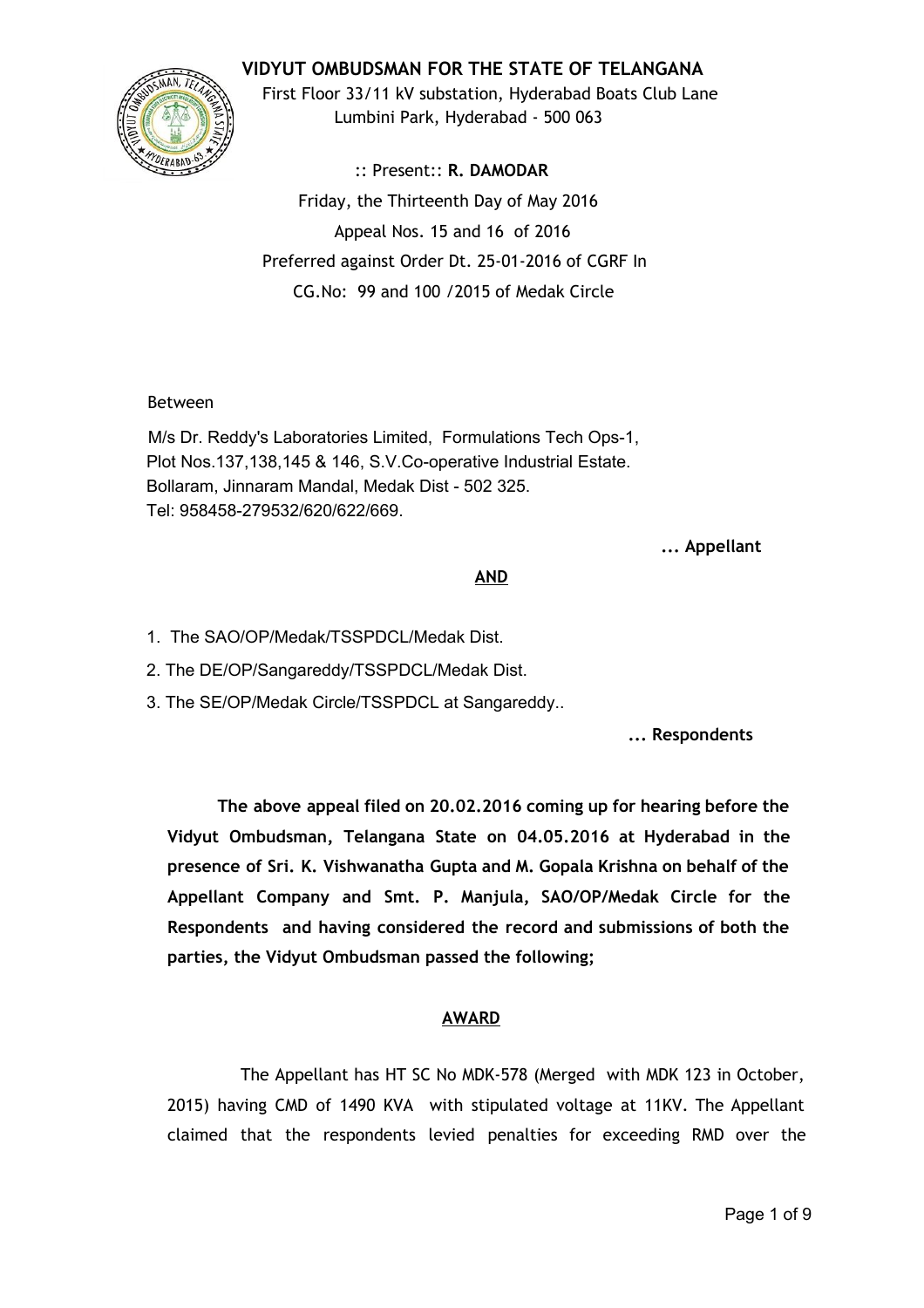contracted demand (CMD) as well as the MD prescribed for the voltage level as follows:‐

| C.G.No 99/2015/Medak Circle. |                                  |                                     |                   |                       |                           |  |
|------------------------------|----------------------------------|-------------------------------------|-------------------|-----------------------|---------------------------|--|
| Month                        | <b>RMD</b><br>over<br><b>CMD</b> | Levied<br>Excess over<br><b>CMD</b> | Penalty<br>levied | <b>Excess voltage</b> | Voltage surcharge         |  |
| August 14                    | <b>1519 KVA</b>                  | <b>29 KVA</b>                       | 22736             | <b>19 KVA</b>         | 465258.06                 |  |
| September 14                 | 1565 KVA                         | <b>75 KVA</b>                       | 58800             | <b>65 KVA</b>         | 505823.40                 |  |
| October 14                   | <b>1585 KVA</b>                  | <b>95 KVA</b>                       | 74480             | <b>85 KVA</b>         | 481219.76                 |  |
| December 14                  | 1653 KVA                         | <b>163 KVA</b>                      | 68460             | <b>153 KVA</b>        | 449493.71                 |  |
|                              |                                  |                                     |                   |                       | <b>Rs</b><br>19,01,794.93 |  |

#### **C.G.No 100/2015/Medak Circle.**

| Month        | <b>RMD</b><br>over<br><b>CMD</b> | Levied<br><b>Excess</b><br>over<br><b>CMD</b> | Penalty<br>levied | <b>Excess</b><br>voltage | voltage surcharge |
|--------------|----------------------------------|-----------------------------------------------|-------------------|--------------------------|-------------------|
| June 15      | <b>1617 KVA</b>                  | <b>127 KVA</b>                                | 52628.80          | <b>117 KVA</b>           | 620840.80         |
| August 15    | 1539 KVA                         | 49 KVA                                        | 20305.60          | <b>39 KVA</b>            | 633024.60         |
| September 15 | 1633 KVA                         | <b>143 KVA</b>                                | 59259.20          | <b>133 KVA</b>           | 711019.20         |
| October 15   | 1502 KVA                         | <b>12 KVA</b>                                 | 4972.80           | 02 KVA                   | 310118.80         |
|              |                                  |                                               |                   | <b>Rs</b>                | 22,75,003.40      |

2. According to the Appellant, the penalties can be levied for RMD exceeding CMD as per part (B) para 6(4) of the Tariff orders 2015‐16. For the RMD exceeding the prescribed voltage level, the Respondents imposed voltage surcharge of Rs 19,01,794/‐ and Rs 22,75,003/‐ respectively without any statutory support. Though there is no provision to levy voltage surcharge on RMD exceeding CMD, except for those HT consumers, who are now getting supply at different voltages from the declared voltage and who want to continue taking supply at the same (different) voltage, will be charged as per the rates indicated. The voltage surcharge has to be levied when (a) the consumer should be drawing the power at different (lower)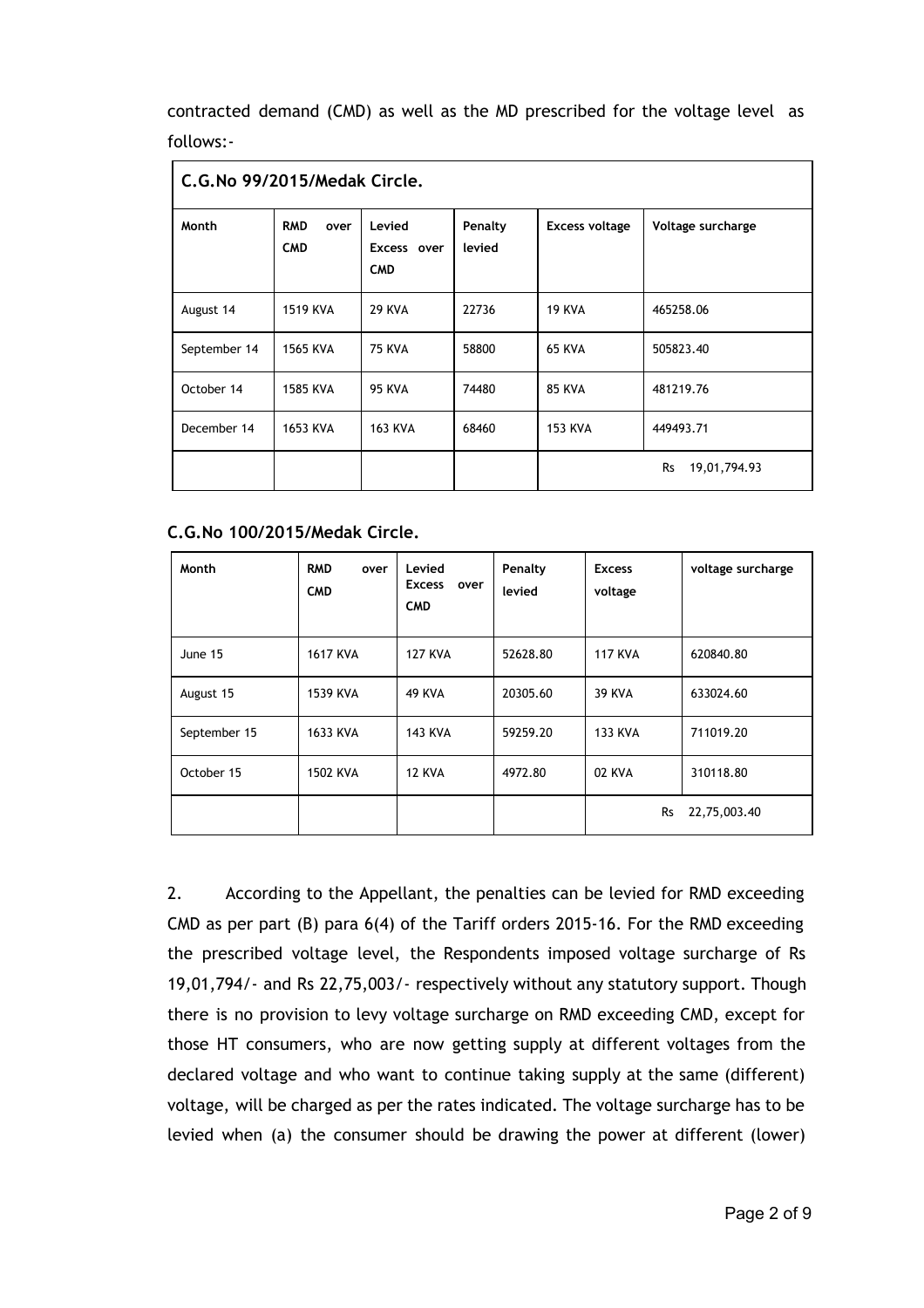voltage from the declared or specified voltage, (b) The consumer intending to continue taking supply at the same lower level of voltage.

3. The Appellant claimed that for the CMD of 1490 kVA during the months previous to the levy of surcharge, the stipulated voltage has been 11KV and thus the Respondents are not entitled to levy the voltage surcharge. Therefore, the voltage surcharge imposed on the appellant deserves to be set aside and the amounts collected either be refunded or adjusted in the future bills.

4. The 1st Respondent SAO/OP/Medak submitted a reply dt 3.5.2016 stating that the voltage surcharge was levied for the months 06/2015, 08/2015,09/2015 and 10/2015(C.G No 100/2015) and for the months of 08/2014 to 11/2014 (C.G No 99/2015) as per part 'B', Clause 6(4) of the provisions of Tariff Order 2014‐2015 and 2015-16. The 1st Respondent extracted the part B Clause 6(4) of Tariff Order 2015‐16 as follows:‐

"The H.T.Consumers who are now getting supply at voltage different from the declared voltages and who want to continue taking supply at the same voltage will be charged as per the rates indicated below"

| S.No          | Contracted<br>demand with<br>licensee and<br>other sources<br>(in KVA) | Voltage at<br>which supply<br>should be<br>availed (in KV) | Voltage at which<br>consumer is<br>availing supply (in<br>KV) | Rates % extra over |                   |  |  |
|---------------|------------------------------------------------------------------------|------------------------------------------------------------|---------------------------------------------------------------|--------------------|-------------------|--|--|
|               |                                                                        |                                                            |                                                               | Demand<br>charges  | Energy<br>charges |  |  |
| A             | For HT Consumers availing supply through common feeders                |                                                            |                                                               |                    |                   |  |  |
|               | 1501 to 5000                                                           | 33                                                         | 11                                                            | 12%                | 10%               |  |  |
| $\mathcal{P}$ | Above 5000                                                             | 132 or 220                                                 | 66 or below                                                   | 12%                | 10%               |  |  |
| B             | For HT Consumers availing supply through independent feeders           |                                                            |                                                               |                    |                   |  |  |
|               | 2501 to 10000                                                          | 33                                                         | 11                                                            | 12%                | 10%               |  |  |
| $\mathcal{P}$ | Above 10000<br><b>KVA</b>                                              | 132 or 220                                                 | 66 or below                                                   | 12%                | 10%               |  |  |

Note: In case of consumers who are having supply arrangements from more than one source, the RMD or CMD only with the licensee, whichever is higher shall be the basis for levying voltage surcharge."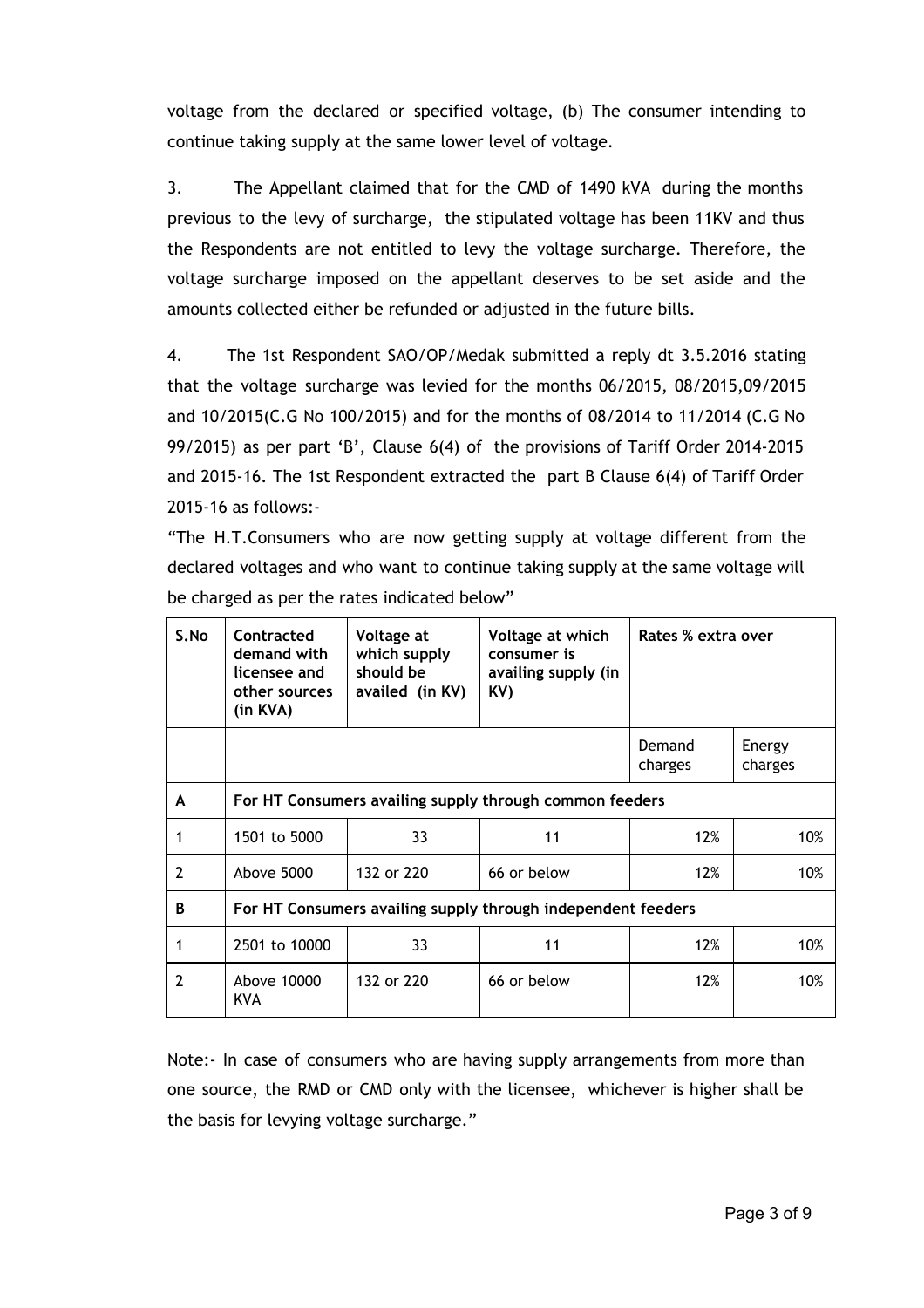5. In C.G No 99/ 2015,the 1st Respondent further claimed that the Appellant was getting supply of CMD 1490 KVA at 11KV and the recorded maximum demand (RMD) from 08/2014 to 11/2014 as follows:

| August 2014    | : 1519 KVA |
|----------------|------------|
| September 2014 | :1565 KVA  |
| October 2014   | :1585 KVA  |
| November 2014  | :1584 KVA  |
| December 2014  | :1560 KVA  |

6. In C.G No 100/2015, The Appellant availed supply and exceeded CMD. The RMD for the months of 06/2015, 08/2015 to 10/2015 is as follows:

| <b>June 2015</b> | : 1617 KVA |
|------------------|------------|
| August 2015      | :1539 KVA  |
| Sep 2015         | :1633 KVA  |
| Oct 2015         | :1502 KVA  |

7. The 1st Respondent claimed that the voltage surcharge was validly levied because the RMD exceeded the CMD of 1490 KVA as well as the specified voltage limits.

8. The 1st Respondent further claimed that TSSPDCL (CGM (comml) SE(c)/DE(RAC)/D No. 427/08 dt 21.6.2008) has issued instructions for levying voltage surcharge if the recorded maximum demand is more than the total CMD in kVA fixed at different voltage levels (on common /independent feeders). This memo has been issued by way of interpretation of the condition No.1 in the general conditions of HT supply of Tariff Orders.

9. The Appellant's representative sought withdrawal of the voltage surcharge on the ground that the DISCOM has no power to levy the voltage surcharge in the present cases and has no power or authority to issue instruction to the respondents to levy voltage surcharge contrary to the tariff orders.

10. The Respondents represented by the 1st respondent supported the levy of voltage surcharge in terms of para 6(4) of the tariff orders 2015‐16.

11. The CGRF, after the consideration of the material on record and without examining the contentions of the Appellant, by way of a three line order to the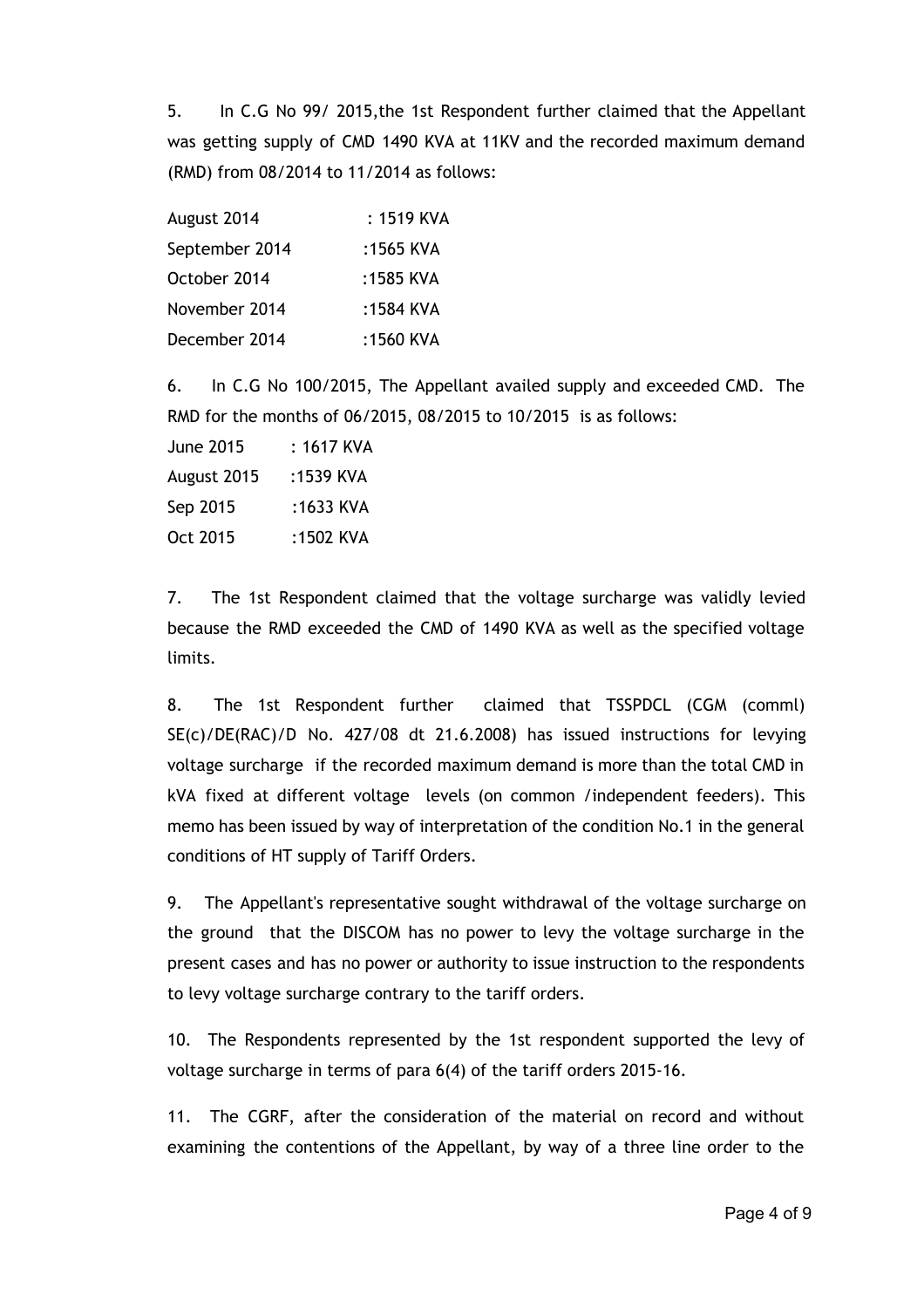effect "The forum is of the considered opinion that the levy of voltage surcharge against the complainant's service for exceeding the threshold limit of 1500KVA in 11kv supply is in order and they are at liberty to collect the same from the complainant" and disposed of the complaints.

12. Aggrieved and not satisfied with the impugned orders, the Appellant preferred the present appeals claiming that the voltage surcharge is applicable only when the consumer avails supply continuously at a lower level of voltage than the specified voltage level and that too after issue of pre notice of 6 months and after expiry of 6 months, if the consumer has not made any arrangements to switchover to avail supply at the stipulated voltage and not in cases of RMD exceeding the CMD limits. The appellant further claimed that in several cases, imposition of voltage surcharge was set aside and therefore, the voltage surcharge levied in the present cases is liable to be set aside.

13. The 1st respondent filed a report supporting the claim of the respondents that when the appellant was having supply at 11kv with CMD of 1490 KVA, and when the recorded maximum demand exceeded 1490 KVA , the voltage surcharge has been levied on the RMD exceeding CMD, as well as the specified voltage limits, and therefore, the imposition of the voltage surcharge is legal and valid.

14. The efforts made for mediation could not succeed, as both the parties have no meeting point in the matter.

## **Arguments heard.**

15. The sole point that arises for determination is whether the appellant is liable to pay the voltage surcharge on the additional usage of KVA during the relevant months in issue.?

## **The Issue**

16. The HT consumers are entitled to draw power at a particular voltage level as per clause 3.2.2.1 of GTCS to avail supply on common feeders as follows:‐

| <b>Contracted Demand</b> | <b>Voltage level</b> |
|--------------------------|----------------------|
| Up to 1500KVA            | 11KVA                |
| 1501 KVA to 5000KVA      | 33KV                 |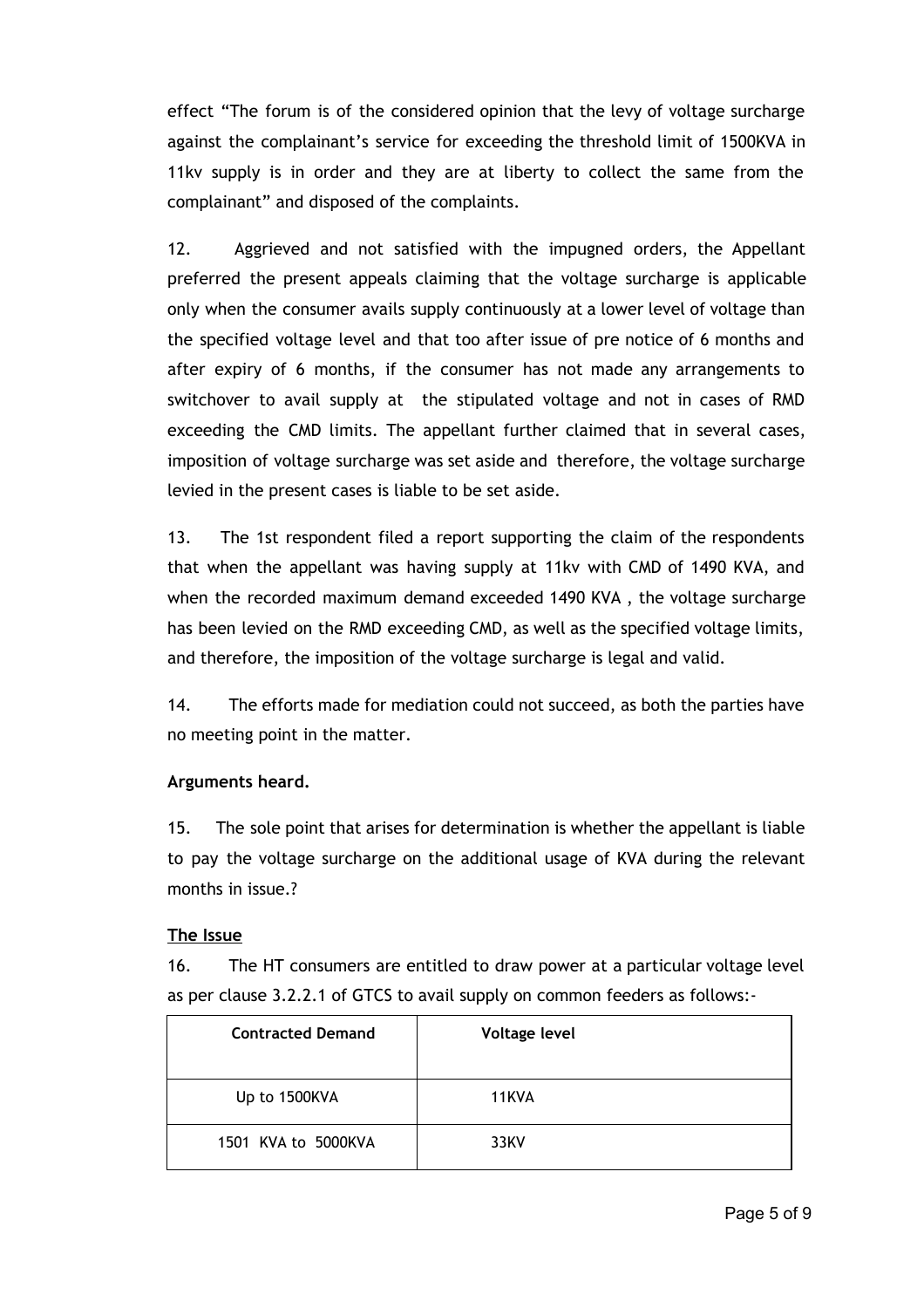| Above 5000KVA |         |  |  | 132KV or 220KV as may be decided by the |  |
|---------------|---------|--|--|-----------------------------------------|--|
|               | company |  |  |                                         |  |
|               |         |  |  |                                         |  |

17. HT consumers intending to avail supply through independent feeders from the substation to draw power at a particular voltage as per clause 3.2.2.2 of GTCS is as follows:

| <b>Contracted Demand</b> | Voltage level  |  |  |  |  |
|--------------------------|----------------|--|--|--|--|
| Upto 2500 KVA            | 11KVA          |  |  |  |  |
| 2501 KVA to 10000KVA     | 33KV           |  |  |  |  |
| Above 10000KVA           | 132KV or 220KV |  |  |  |  |

18. The appellant has CMD of 1490 KVA at 11KV through a common feeder and the consumption in CG 99/2015 and CG 100/2015 clearly show that in the specified month, RMD was is in excess over CMD, as shown in para one supra.

19. The appellant contended that there are three conditions in the tariff orders for levying voltage surcharge and they are:‐

- a. HT consumer should have contracted for supply of voltage through a particular voltage, known as declared voltage.
- b. If HT consumers are now getting supply at voltage different from the declared voltage and
- c. When the consumer wants to continue taking supply at different voltage than the declared voltage and these conditions are absent in the present cases and levy of voltage surcharge in these cases is unsustainable.

20. There are three prerequisites to the present matter for application of the Table in para 4 supra for imposing voltage surcharge.The relevant column for the consumers availing supply through independent feeders is part B of the table. The prerequisites they are:‐

i. The contracted demand with licensee and other sources (in KVA) should have been 1501 KVA to 5000KVA at voltage level 33KV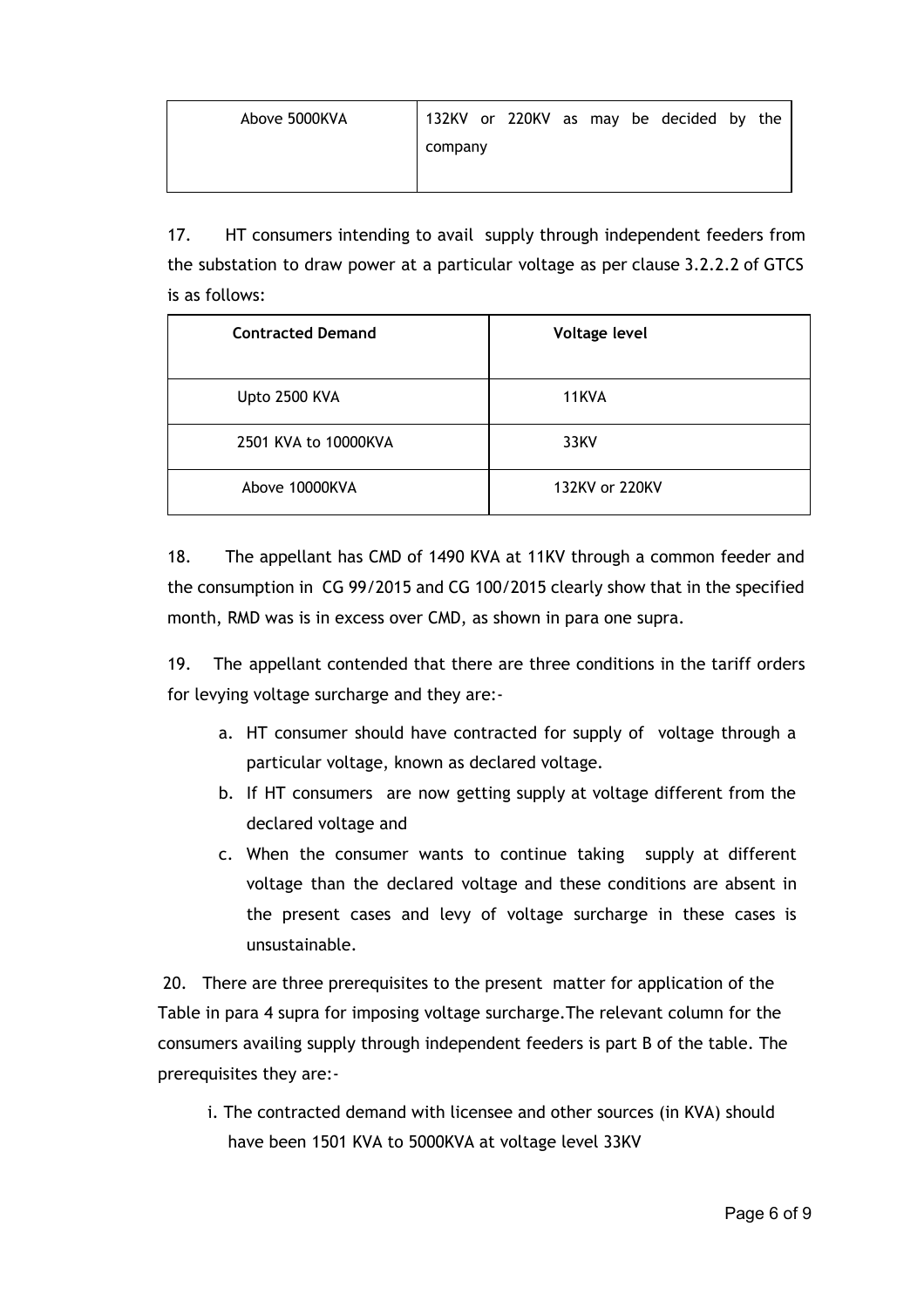ii. Voltage at which supply should be availed at 33KV.

iii. and the Voltage at which the consumer is availing supply 11 KV and insisting on availing supply at 11KV.

and only then, the 12 % demand charges and 10% energy charges representing the voltage surcharge are leviable and not otherwise.

21. The maintenance of the voltage level is of utmost importance for the Distribution Company. When the power is supplied in higher voltages, the transmission losses are lesser. Hence, when a utility supplies power at a specified voltage as stated supra, and the consumers avail supply at a lower level continuously than the specified voltage level, the transmission losses would arise and to compensate this type of losses, the voltage surcharge is levied. The utility suffers higher transmission losses, if it has to supply power at a lower voltage level. This is the purpose behind levy of voltage surcharge.

22. The respondents contended that when the appellant crossed the threshold from August to December 2014 by 29KVA , 75KVA, 95KVA, 94 KVA and 70KVA respectively each month relating to CG No 99/2015 and June 2015, August 2015 to october 2015 , the appellant draw excess power by 127 KVA , 49KVA, 143 KVA, and 2 KVA respectively in CG No 100/2015, the appellant ought to have drawn power at 33kva and since the appellant had not drawn power at 33kv , the appellant is liable to pay voltage surcharge as per para 6(4) of the Tariff Order(shown in para 4 supra) 2015‐16.

23. In the present case:‐

a .The voltage for CMD below 1500KVA to draw the power is 11 KV. The appellant is availing supply at 11kv and there is no deviation,

b. The appellant is not getting supply continuously at different voltage from the declared voltage which is 11kv.,

c. There is no continuation in drawing supply at different voltage.

24. The appellant contented while referring to APSEB.B.P.MS. No 607 (comml) Dt 21.7.1981 mentioning 6 months notice on the consumer availing supply at a voltage less than specified to enable them to make necessary arrangements to avoid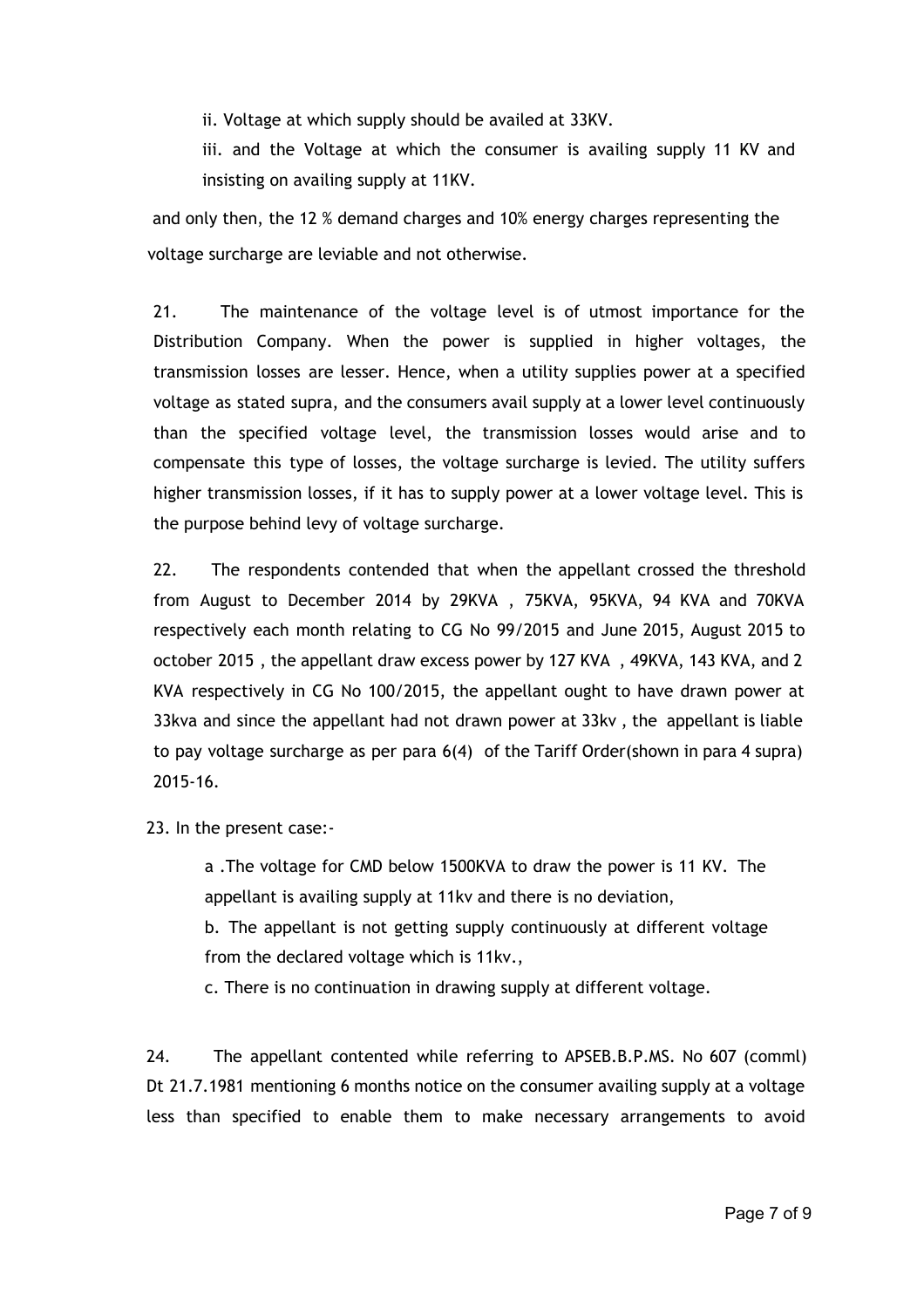additional charges for low voltages to compensate the losses etc., which is not relevant for the present matter covered by the tariff orders.

25. The appellant also relied on a judgment dt.22.9.2008 of the Hon'ble High Court in Writ Petition No. 14921 of 1999 and batch wherein imposition of voltage surcharge, as shown in the table, which is essentially similar to para 6 of the Tariff Order 2015‐16 was upheld. The appellant further relied on a decision dt 6.7.2015 in Appeal no 45 and 52 of 2015 , decision dt. 28.4.2015 in Appeal No. 7/2015, Decision 8.12.2011 in Appeal No. 26 of 2011 of the Vidyut Ombudsman in support of the contention that levying voltage surcharge in the present matter is not legal and authorised.

26. The reliance placed by the Respondents on the memo of CGM(Comml)/SE(c)/DE/RAC)/ D.No. 427/08 dt. 21.06.08 instructing the Respondents to levy voltage surcharge if RMD is more than CMD limits in KVA fixed at different voltage levels, ignoring the purpose of imposing voltage surcharge mentioned in para 6(4) of the table in Tariff Order 2015‐16, is totally unsustainable and it is issued based on misinterpretation of the contents of the table.

27. The voltage surcharge imposed on the Appellant in the two cases, as discussed supra, is not mandated by Para 6(4) of the Tariff Order 2015-16. It is practically not possible to shift from drawing power supply at 11Kv to 33 kv, at a particular instant immediately when a small portion of the demand in KVA (excess KVA) is drawn, in a particular integration of time duration and day in a month. This impossibility is ignored by the DISCOM when a claim was made for the voltage surcharge in these two cases, making huge demand over the appellant. The respondents prepared energy bills in these cases levying voltage surcharge, without having authority to do so, based on misinterpretation of the criteria prescribed in para 6(4) of the table of the Tariff Order 2015‐16.

28. In view of the aforementioned discussion, it is clear that CGRF which disposed of the complaints in a three line order in its entirety, is unsustainable for absolute lack of reasoning and merits. The issue is answered accordingly.

29. In the result, the impugned orders Dt 25.1.2016 in CG no 99/2015 and orders Dt 25.1.2016 in CG 100/2015 are set aside. The voltage surcharge imposed on HT SC No MDK 578(merged with MDK 123) in the present cases is also set aside. The